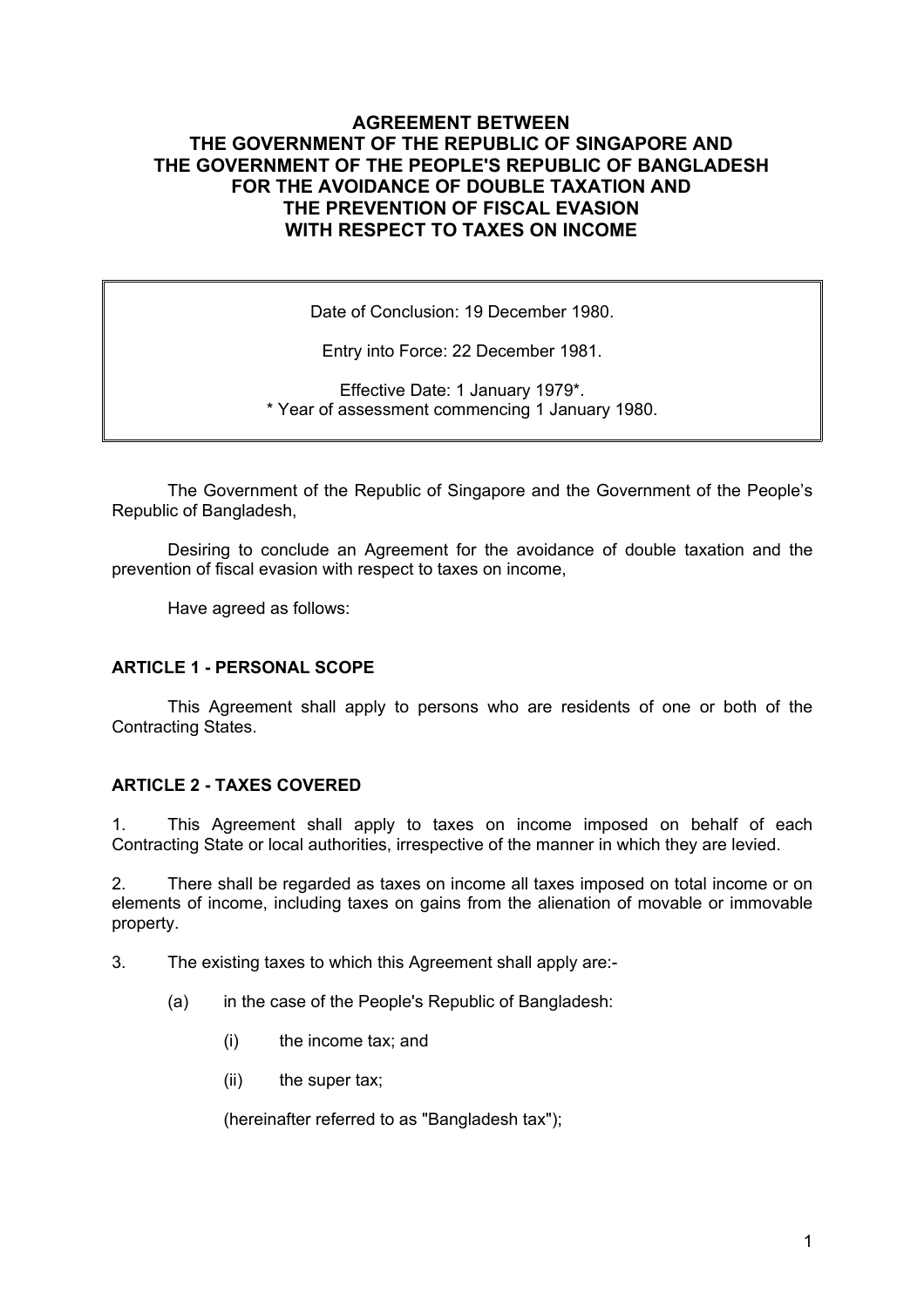(b) in the case of the Republic of Singapore:

the income tax;

(hereinafter referred to as "Singapore tax").

4. This Agreement shall also apply to any identical or substantially similar taxes which are subsequently imposed in addition to, or in place of, the existing taxes. The competent authorities of the Contracting States shall notify to each other any significant changes which have been made in their respective taxation laws and furnish copies of relevant enactments and regulations.

5. If by reason of changes made in the taxation law of either Contracting State, it seems desirable to amend any Article of this Agreement without affecting the general principles thereof, the necessary amendments may be made by mutual consent by means of an exchange of diplomatic notes or in any other manner in accordance with their constitutional procedures.

## **ARTICLE 3 - GENERAL DEFINITIONS**

- 1. In this Agreement, unless the context otherwise requires:
	- (a) the term "Bangladesh" means the People's Republic of Bangladesh;
	- (b) the term "Singapore" means the Republic of Singapore;
	- (c) the terms "a Contracting State" and "the other Contracting State" means Bangladesh or Singapore as the context requires;
	- (d) the term "tax" means Bangladesh tax or Singapore tax as the context requires;
	- (e) the term "person" includes an individual, a company and any other entity which is treated as a taxable entity under the tax laws of the respective Contracting States;
	- (f) the term "company" means any company, body corporate or any other entity which is treated as a company under the tax laws of the respective Contracting States;
	- (g) the terms "resident of a Contracting State" and "resident of the other Contracting State" mean a person who is a resident of Bangladesh or a person who is a resident of Singapore as the context requires;
	- (h) the terms "enterprise of a Contracting State" and "enterprise of the other Contracting State" mean respectively an enterprise carried on by a resident of a Contracting State and an enterprise carried on by a resident of the other Contracting State;
	- (i) the term "national" means all individuals possessing the nationality or citizenship of the respective Contracting States and also any legal person, partnership and association deriving their status as such from the laws in force in the respective Contracting States;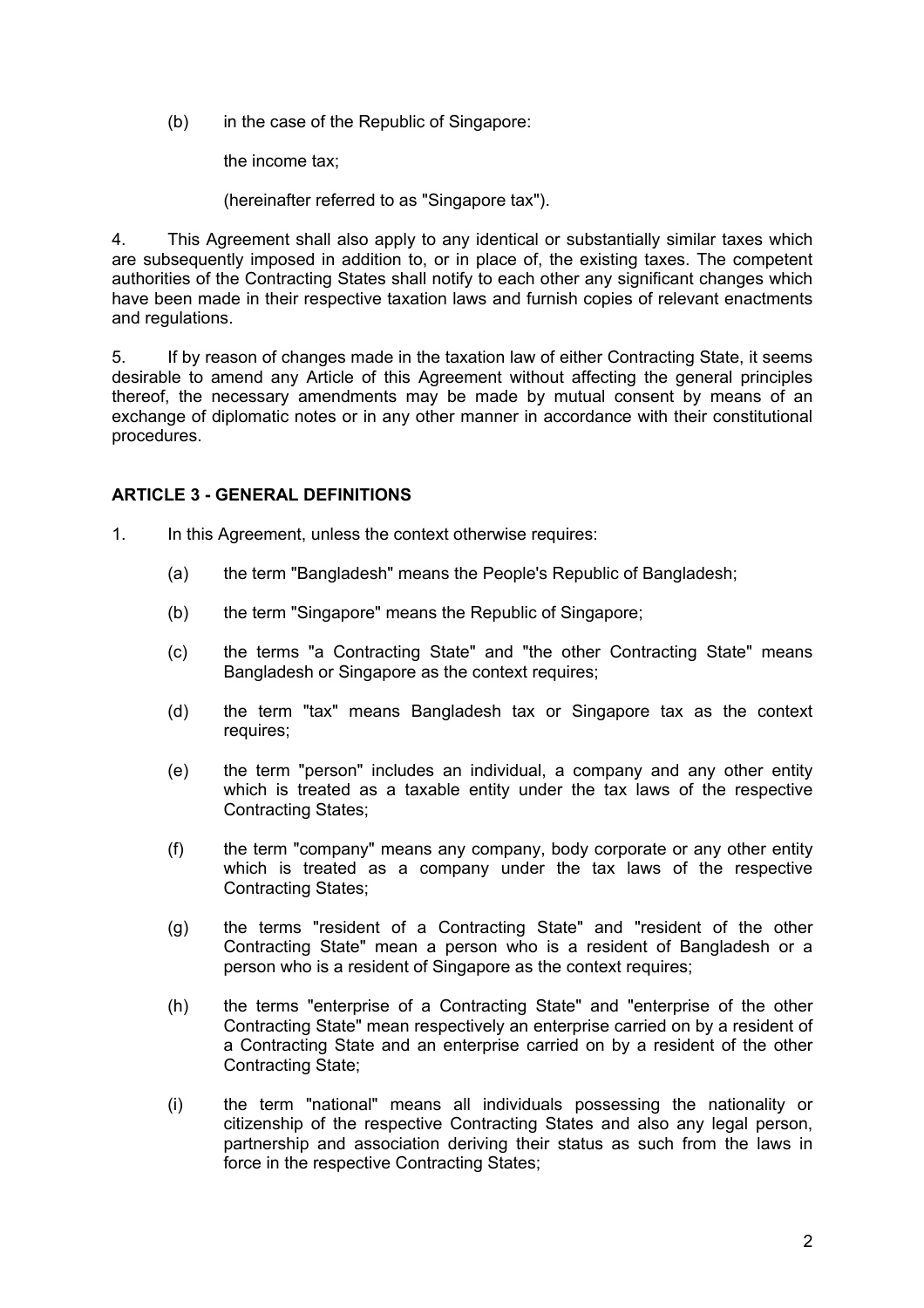(j) the term "competent authority" means in the case of Bangladesh, the National Board of Revenue or their authorised representative and in the case of Singapore, the Minister for Finance or his authorised representative.

2. As regards the application of this Agreement by a Contracting State, any term not otherwise defined shall, unless the context otherwise requires, have the meaning which it has under the laws of that Contracting State relating to the taxes which are the subject of this Agreement.

## **ARTICLE 4 - FISCAL DOMICILE**

1. For the purposes of this Agreement, the term "a resident of a Contracting State" means any person who is resident in a Contracting State for tax purposes of that Contracting State.

2. Where by reasons of the provisions of paragraph 1 an individual is a resident of both Contracting States, then his case shall be determined in accordance with the following rules:

- (a) He shall be deemed to be a resident of the Contracting State in which he has a permanent home available to him. If he has a permanent home available to him in both Contracting States he shall be deemed to be a resident of the Contracting State with which his personal and economic relations are closest (centre of vital interests);
- (b) If the Contracting State in which he has his centre of vital interests cannot be determined, or if he has not a permanent home available to him in either Contracting State, he shall be deemed to be a resident of the Contracting State in which he has an habitual abode;
- (c) If he has an habitual abode in both Contracting States or in neither of them, the competent authorities of the Contracting States shall settle the question by mutual agreement.

3. Where by reason of the provisions of paragraph 1 a person other than an individual is a resident of both Contracting States, then it shall be deemed to be a resident of the State in which its place of effective management is situated.

## **ARTICLE 5 - PERMANENT ESTABLISHMENT**

1. For the purposes of this Agreement, the term "permanent establishment" means a fixed place of business in which the business of the enterprise is wholly or partly carried on.

- 2. The term "permanent establishment" shall include especially:
	- (a) a place of management;
	- (b) a branch;
	- (c) an office;
	- (d) a factory;
	- (e) a workshop;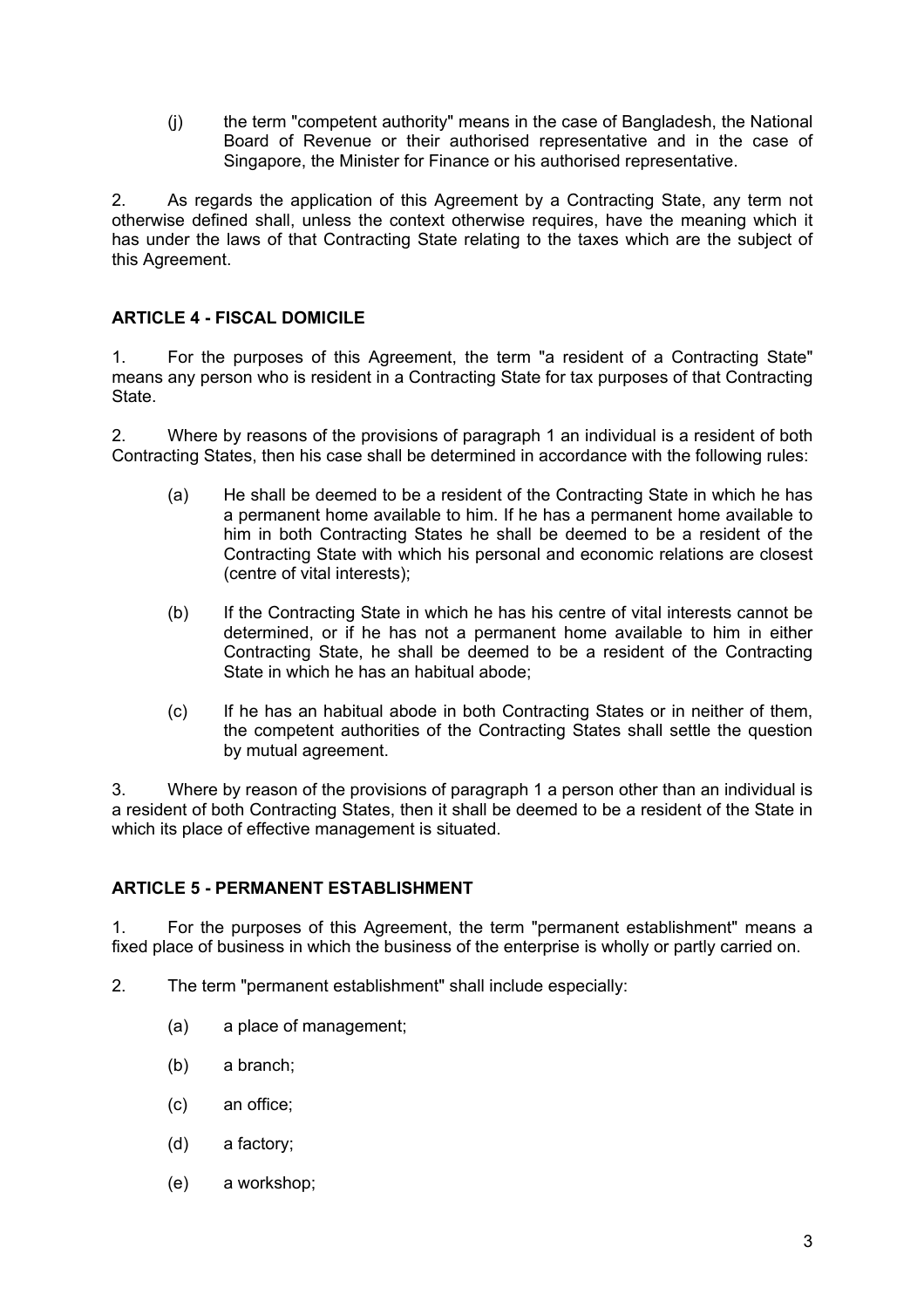- (f) a warehouse, in relation to a person providing storage facilities for others;
- (g) a mine, quarry or other place of extraction of natural resources;
- (h) a building site or construction or assembly project which exists for more than 183 days.
- 3. The term "permanent establishment" shall not be deemed to include:
	- (a) the use of facilities solely for the purposes of storage or display of goods or merchandise belonging to the enterprise;
	- (b) the maintenance of a stock of goods or merchandise belonging to the enterprise solely for the purpose of storage or display;
	- (c) the maintenance of a stock of goods or merchandise belonging to the enterprise solely for the purposes of processing by another enterprise;
	- (d) the maintenance of a fixed place of business solely for the purpose of purchasing goods or merchandise, or for collecting information for the enterprise;
	- (e) the maintenance of a fixed place of business solely for the purpose of advertising, for the supply of information, for scientific research or for similar activities which have a preparatory or auxiliary character, for the enterprise.

4. A person acting in one of the Contracting States for or on behalf of an enterprise of the other Contracting State - other than an agent of an independent status to whom paragraph 5 of this Article applies - shall be deemed to be a permanent establishment in the first-mentioned State, if -

- (a) he has, and habitually exercises, in the first-mentioned State a general authority to conclude contracts for or on behalf of the enterprise, unless his activities are limited to the purchase of goods or merchandise for the enterprise, or
- (b) he habitually maintains in the first-mentioned State a stock of goods or merchandise belonging to the enterprise from which that person regularly delivers goods or merchandise for or on behalf of the enterprise, or
- (c) he habitually secures orders for the sale of goods or merchandise in the firstmentioned State, wholly or almost wholly, for the enterprise itself, or for the enterprise or other enterprise which are controlled by it or have controlling interest in it.

5. An enterprise of a Contracting State shall not be deemed to have a permanent establishment in the other Contracting State merely because it carries on business in that other State through a broker, general commission agent or any other agent of an independent status, where such persons are acting in the ordinary course of their business and their business and their activities do not fall within the scope of paragraph 4(c) above.

6. The fact that a company which is a resident of a Contracting State controls or is controlled by a company which is a resident of the other Contracting State, or which carries on business in that other State (whether through a permanent establishment or otherwise), shall not of itself make either company a permanent establishment of the other.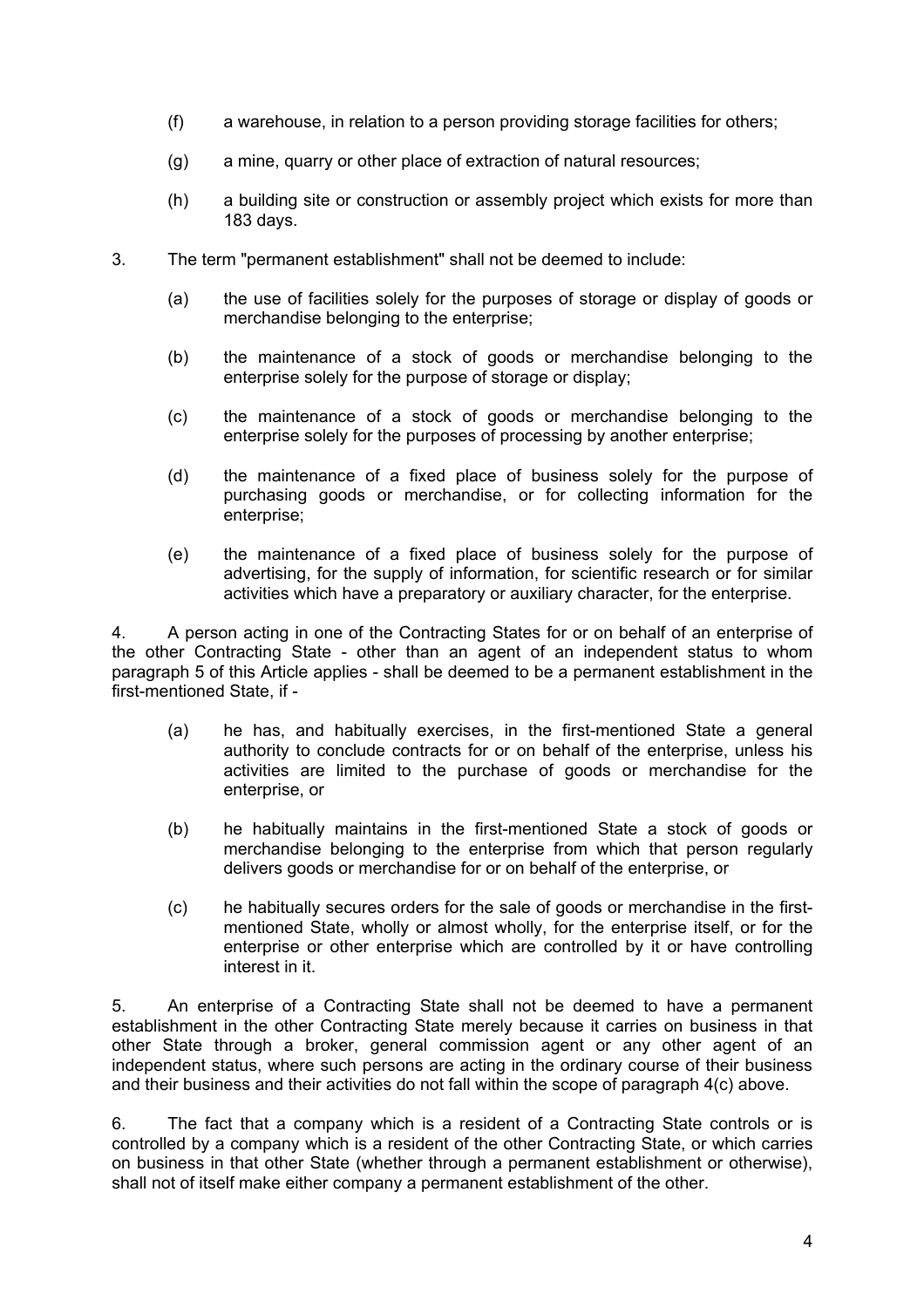7. An enterprise of a Contracting State shall be deemed to have a permanent establishment in the other Contracting State if it carries on a business which consists of providing the services of public entertainers (such as stage, motion picture, radio or television artistes and musicians) or athletes in that other Contracting State unless such services are provided within the scope of a cultural or sports exchange programme agreed to by both the Contracting States.

## **ARTICLE 6 - INCOME FROM IMMOVABLE PROPERTY**

1. Income from immovable property may be taxed in the Contracting State in which such property is situated.

2. The term "immovable property" shall be defined in accordance with the law of the Contracting State in which the property in question is situated. The term shall in any case include property accessory to immovable property, livestock and equipment used in agriculture, forestry and fishery rights to which the provisions of general law respecting landed property apply, usufruct of immovable property and rights to variable or fixed payments in cash or kind as consideration for the working of, or the right to work, mineral deposits, sources and other natural resources; ships, boats and aircraft shall not be regarded as immovable property.

3. The provisions of paragraph 1 shall apply to income derived from the direct use, letting, or use in any other form of immovable property.

4. The provisions of paragraphs 1 and 3 shall also apply to the income from immovable property of an enterprise and to income from immovable property used for the performance of independent personal services.

# **ARTICLE 7 - BUSINESS PROFITS**

1. The profits of an enterprise of a Contracting State shall be taxable only in that State unless the enterprise carries on business in the other Contracting State through a permanent establishment situated therein. If the enterprise carries on business as aforesaid, the profits of the enterprise may be taxed in the other State but only so much of them as is attributable to that permanent establishment.

2. Where an enterprise of a Contracting State carries on business in the other Contracting State through a permanent establishment situated therein, there shall in each Contracting State be attributed to that permanent establishment the profits which it might be expected to make if it were a distinct and separate enterprise engaged in the same or similar activities under the same or similar conditions and dealing wholly independently with the enterprise of which it is a permanent establishment. In any case, where the correct amount of profits attributable to a permanent establishment is incapable of determination or the ascertaining thereof presents exceptional difficulties, the profits attributable to the permanent establishment may be computed on a reasonable basis.

3. In the determination of the profits of a permanent establishment, there shall be allowed as deductions expenses which are incurred for the purposes of the permanent establishment including executive and general administrative expenses so incurred, whether in the State in which the permanent establishment is situated or elsewhere, but this does not include any expenses which, under the law of that State, would not be allowed to be deducted by an enterprise of that State.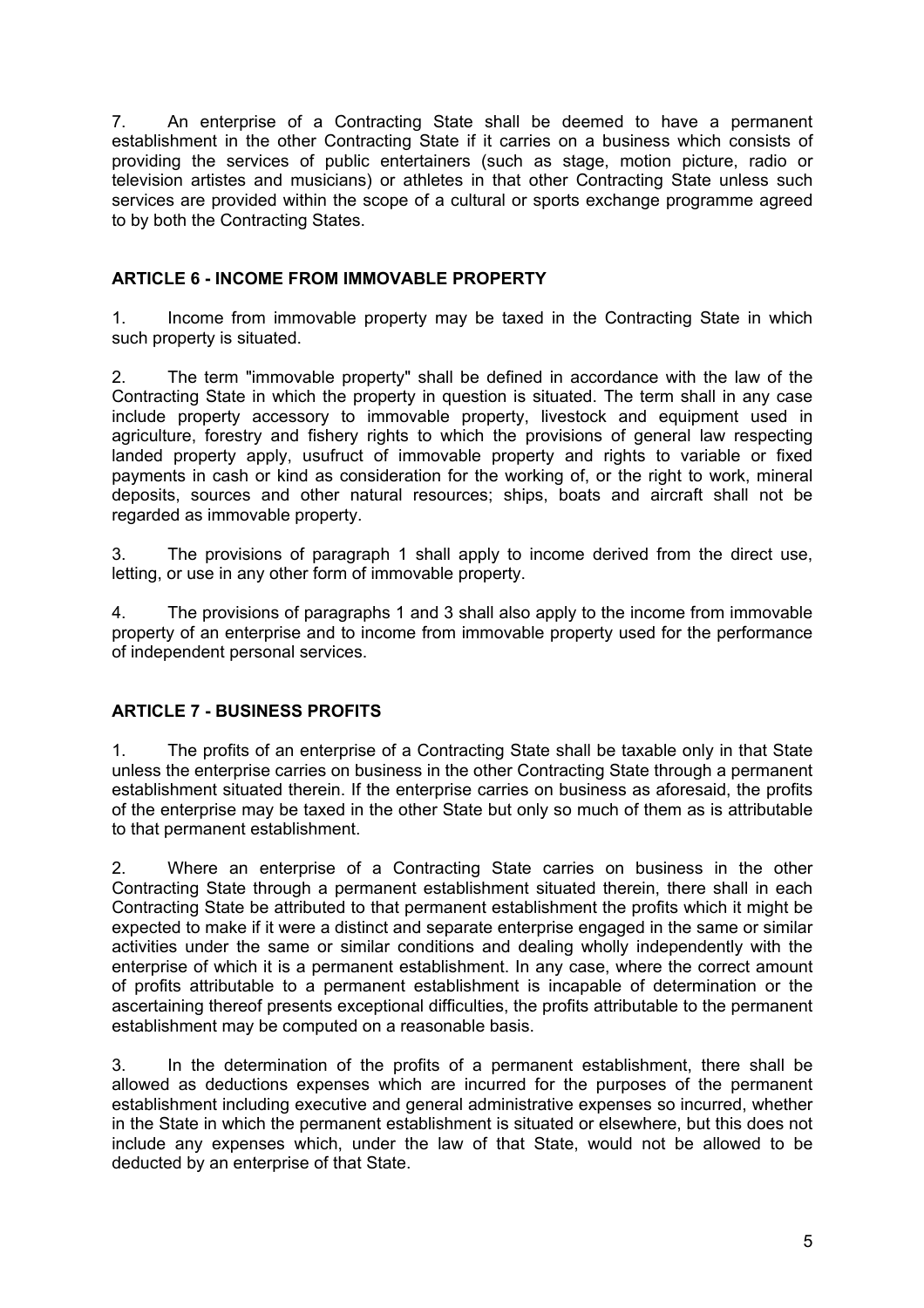4. In so far as it has been customary in a Contracting State to determine the profits to be attributed to a permanent establishment on the basis of an apportionment of the total profits of the enterprise to its various parts, nothing in paragraph 2 shall preclude that Contracting State from determining the profits to be taxed by such apportionment as may be customary; the method of apportionment adopted shall, however, be such that the result shall be in accordance with the principles laid down in this Article.

5. For the purposes of the preceding paragraphs, the profits to be attributed to the permanent establishment shall be determined by the same method year by year unless there is good and sufficient reason to the contrary.

6. Where profits include items of income which are dealt with separately in other Articles of this Agreement, then the provisions of those Articles shall not be affected by the provisions of this Article.

7. No profits shall be attributed to a permanent establishment by reason of the mere purchase by that permanent establishment of goods or merchandise for the enterprise.

## **ARTICLE 8 - AIR TRANSPORT**

1. Income derived by an enterprise of a Contracting State from the operation of aircraft shall be taxable only in that Contracting State unless the aircraft is operated wholly or mainly between places within the other Contracting State.

2. The provisions of paragraph 1 shall likewise apply in respect of income derived from participation in pools of any kind by enterprises engaged in air transport.

## **ARTICLE 9 - SHIPPING**

1. Income of an enterprise of a Contracting State derived from the other Contracting State from the operation of ships in international traffic may be taxed in that other Contracting State, but the tax chargeable in that other Contracting State on such income shall be reduced by an amount equal to 50% of such tax.

2. For the purposes of paragraph 1 of this Article, income derived by an enterprise of a Contracting State from the operation of ships from the other Contracting State shall mean income from the carriage of passengers, mail, livestock or goods shipped in that other Contracting State.

3. The provisions of paragraph 1 of this Article shall likewise apply in respect of participation in pools of any kind by an enterprise of either Contracting State engaged in shipping.

## **ARTICLE 10 - ASSOCIATED ENTERPRISES**

Where -

(a) an enterprise of a Contracting State participates directly or indirectly in the management, control or capital of an enterprise of the other Contracting State, or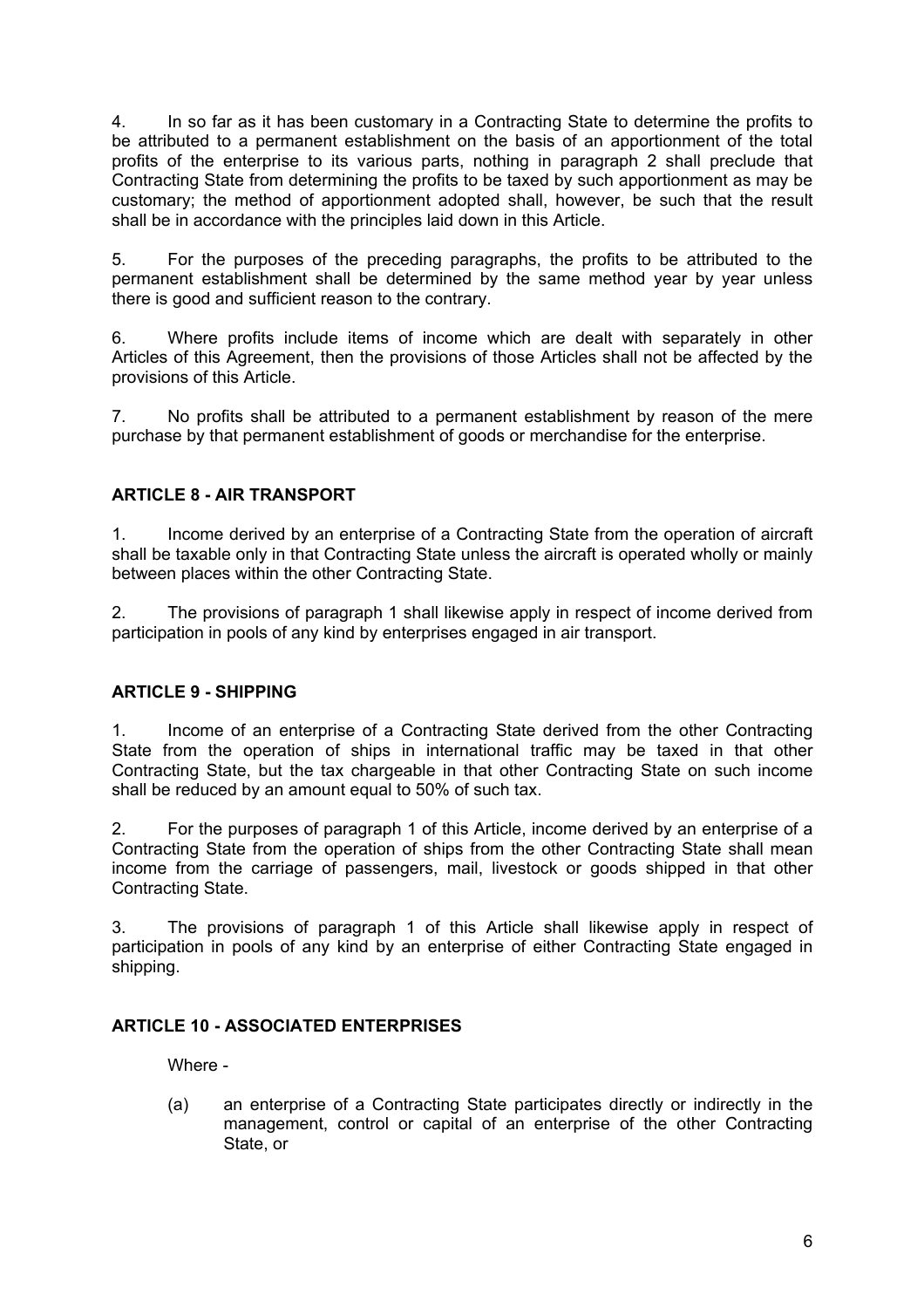(b) the same persons participate directly or indirectly in the management, control or capital of an enterprise of a Contracting State and an enterprise of the other Contracting State,

and in either case, conditions are made or imposed between the two enterprises, in their commercial or financial relations, which differ from those which would be made between independent enterprises, any profits which would, but for those conditions, have accrued to one of the enterprises but by reason of those conditions, have not so accrued, may be included in the profits of that enterprise and taxed accordingly.

# **ARTICLE 11 - DIVIDENDS**

1. Dividends paid by a company which is a resident of a Contracting State to a resident of the other Contracting State may be taxed in that other State.

2. However, such dividends may also be taxed in the Contracting State of which the company paying the dividends is a resident, and according to the law of that State, but if a resident of the other Contracting State is the beneficial owner of the dividends, the tax so charged shall not exceed 15% of the gross amount of the dividends. The provisions of this paragraph shall not affect the taxation of the company in respect of the profits out of which the dividends are paid.

3. The limitation of tax to 15% of the gross amount of dividends mentioned in paragraph 2 refers to the tax imposed on dividends in addition to the tax imposed on the profits of a company.

4. The term "dividends" as used in this Article means income from shares, mining shares, founders' shares or other rights, not being debt-claims, participating in profits, as well as income assimilated to income from shares by the taxation law of the State of which the company making the distribution is a resident.

5. The provisions of paragraphs 1 and 2 shall not apply if the recipient of the dividends, being a resident of a Contracting State, carries on business in the other Contracting State of which the company paying the dividends is a resident, through a permanent establishment situated therein with which the holding by virtue of which the dividends are paid is effectively connected. In such a case, the provisions of Article 7 shall apply.

6. Where a company which is a resident of a Contracting State derives profits or income from the other Contracting State, that other State may not impose any tax on the dividends paid by the company, except insofar as such dividends are paid to a resident of that other State or insofar as the holding in respect of which the dividends are paid is effectively connected with a permanent establishment situated in that other State, nor subject the company's undistributed profits to a tax on the company's undistributed profits, even if the dividends paid or the undistributed profits consist wholly or partly of profits or income arising in such other State.

7. Dividends shall be deemed to arise in a Contracting State if the dividends are paid by a company which is resident in that Contracting State.

## **ARTICLE 12 - INTEREST**

1. Interest arising in a Contracting State and paid to a resident of the other Contracting State may be taxed in that other State.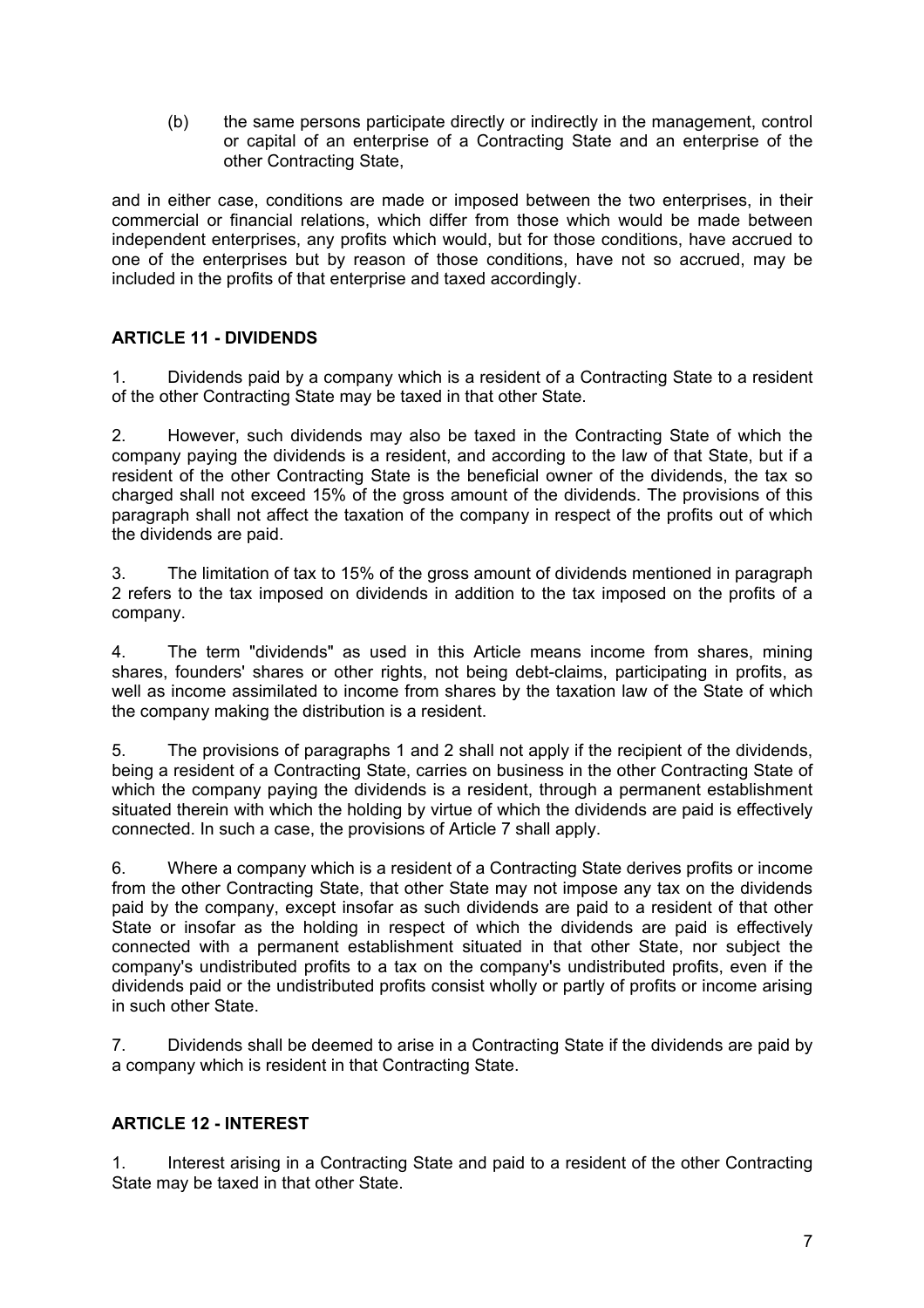2. However, such interest may also be taxed in the Contracting State in which it arises, and according to the laws of that State, but if the recipient is the beneficial owner of the interest, the tax so charged shall not exceed 10% of the gross amount.

3. The term "interest" as used in this Article means income from debt-claims of every kind, whether or not secured by mortgage and whether or not carrying a right to participate in the debtor's profits, and in particular, income from governmental securities and income from bonds or debentures, including premiums and prizes attaching to such securities, bonds or debentures. Penalty charges for late payment shall not be regarded as interest for the purpose of this Article.

4. The provisions of paragraphs 1 and 2 shall not apply if the beneficial owner of the interest, being a resident of a Contracting State, carries on business in the other Contracting State in which the interest arises, through a permanent establishment situated therein, and the debt-claim in respect of which the interest is paid is effectively connected with such permanent establishment. In such a case, the provisions of Article 7 shall apply.

5. Interest shall be deemed to arise in a Contracting State when the payer is that State itself, a political sub-division, a local or statutory authority or a resident of that State. Where, however, the person paying the interest, whether he is a resident of a Contracting State or not, has in a Contracting State a permanent establishment in connection with which the indebtedness on which the interest is paid was incurred, and such interest is borne by such permanent establishment, then such interest shall be deemed to arise in the State in which the permanent establishment is situated.

6. Where, by reason of a special relationship between the payer and the beneficial owner or between both of them and some other person, the amount of the interest, having regard to the debt- claim for which it is paid, exceeds the amount which would have been agreed upon by the payer and the beneficial owner in the absence of such relationship, the provisions of this Article shall apply only to the last-mentioned amount. In such case, the excess part of the payments shall remain taxable according to the laws of each Contracting State, due regard being had to the other provisions of this Agreement.

# **ARTICLE 13 - ROYALTIES**

1. Royalties arising in a Contracting State which are derived and beneficially owned by a resident of the other Contracting State may be taxed in that other State.

2. However, such royalties may also be taxed in the Contracting State in which they arise and according to the laws of that State, but the tax so charged shall not exceed 10% of the gross amount of the royalties.

3. The term "royalties" as used in this Article means payments of any kind received as a consideration for the use of, or the right to use, any patent, trade mark, design or model, plan, secret formula or process, or for the use of, or the right to use, industrial, commercial, or scientific equipment, or for information concerning industrial, commercial or scientific experience.

4. The provisions of paragraphs 1 and 2 of this Article shall not apply if the beneficial owner of the royalties, being a resident of a Contracting State, carries on business in the other Contracting State in which the royalties arise, through a permanent establishment situated therein and the right or property in respect of which the royalties are paid is effectively connected with such permanent establishment. In such a case, the provisions of Article 7 shall apply.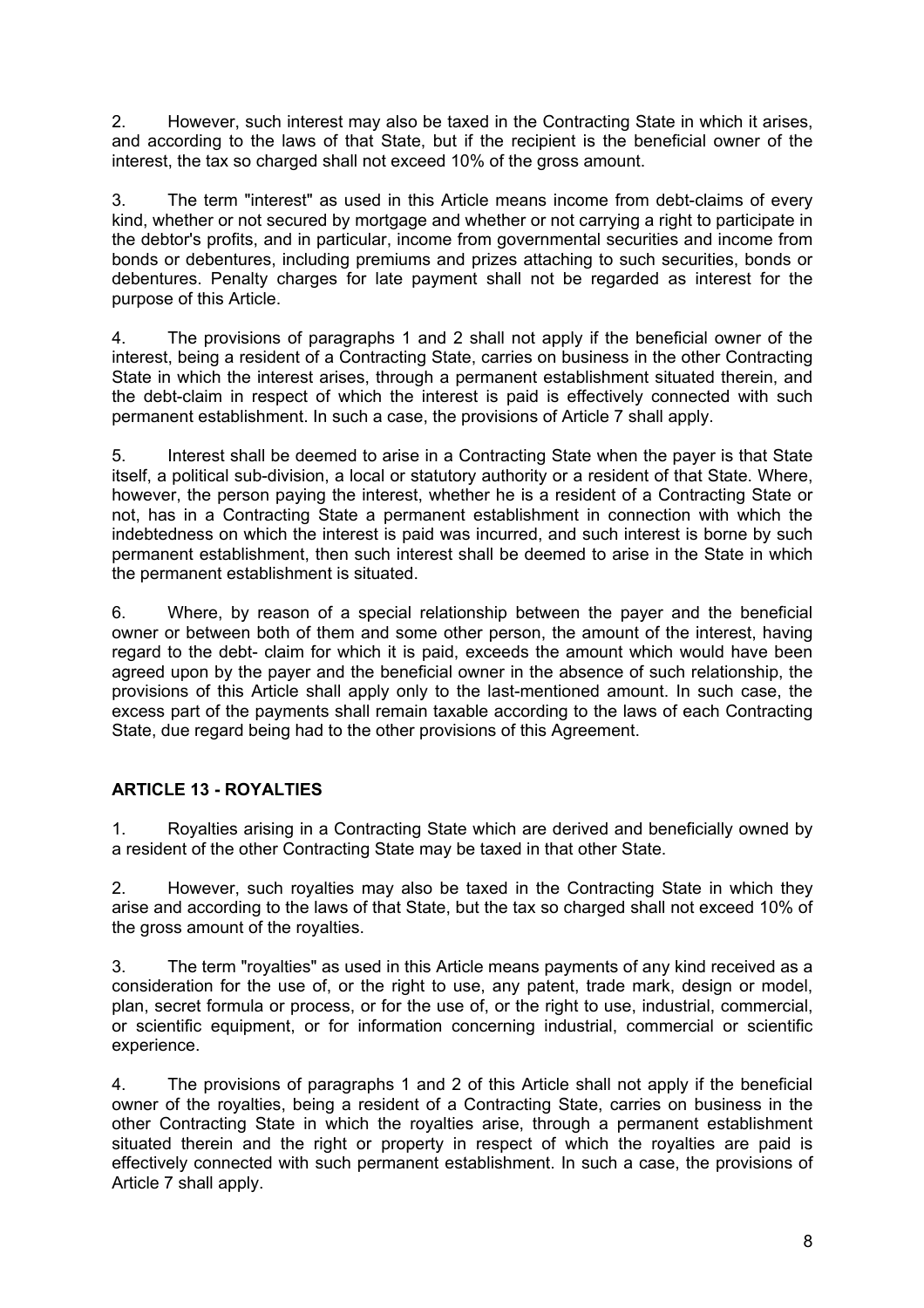5. Royalties shall be deemed to arise in a Contracting State where the payer is that State itself, a political sub-division, a local or statutory authority or a resident of that State. Where, however, the person paying the royalties, whether he is a resident of a Contracting State or not, has in a Contracting State a permanent establishment in connection with which the obligation to pay the royalties was incurred and the royalties are borne by that permanent establishment, then the royalties shall be deemed to arise in the Contracting State in which the permanent establishment is situated.

6. Where, by reason of a special relationship between the payer and the beneficial owner or between both of them and some other person, the amount of the royalties, having regard to the use, right or information for which they are paid, exceeds the amount which would have been agreed upon by the payer and the beneficial owner in the absence of such relationship, the provisions of this Article shall apply only to the last-mentioned amount. In such a case, the excess part of the payments shall remain taxable according to the laws of each Contracting State, due regard being had to the other provisions of this Agreement.

## **ARTICLE 14 - CAPITAL GAINS**

1. Capital gains from the alienation of immovable property, as defined in paragraph 2 of Article 6, or from alienation of shares in a company the assets of which consist principally of such property, may be taxed in the Contracting State in which such property is situated.

2. Capital gains from the alienation of movable property forming part of the business property of a permanent establishment which an enterprise of a Contracting State has in the other Contracting State or of movable property pertaining to a fixed base available to a resident of a Contracting State in the other Contracting State for the purpose of performing independent personal services, including such gains from the alienation of such a permanent establishment (alone or together with the whole enterprise) or of such a fixed base, may be taxed in the other State.

3. Notwithstanding the provisions of paragraph 2 of this Article, capital gains derived by a resident of a Contracting State from the alienation of ships and aircraft operated in international traffic and movable property pertaining to the operation of such ships and aircraft shall be taxable only in that Contracting State.

4. Capital gains from the alienation of any property other than those mentioned in paragraphs 1, 2 and 3 of this Article shall be taxable only in the Contracting State of which the alienator is a resident.

## **ARTICLE 15 - PERSONAL SERVICES**

1. Subject to the provisions of Articles 16, 18 and 19, salaries, wages and other similar remuneration or income derived by a resident of a Contracting State in respect of personal (including professional) services shall be taxable only in that State unless the services are rendered in the other Contracting State. If the services are so rendered, such remuneration or income as is derived therefrom may be taxed in that other State.

2. Notwithstanding the provisions of paragraph 1, remuneration or income derived by a resident of a Contracting State in respect of services rendered in the other Contracting State shall be taxable only in the first-mentioned State if: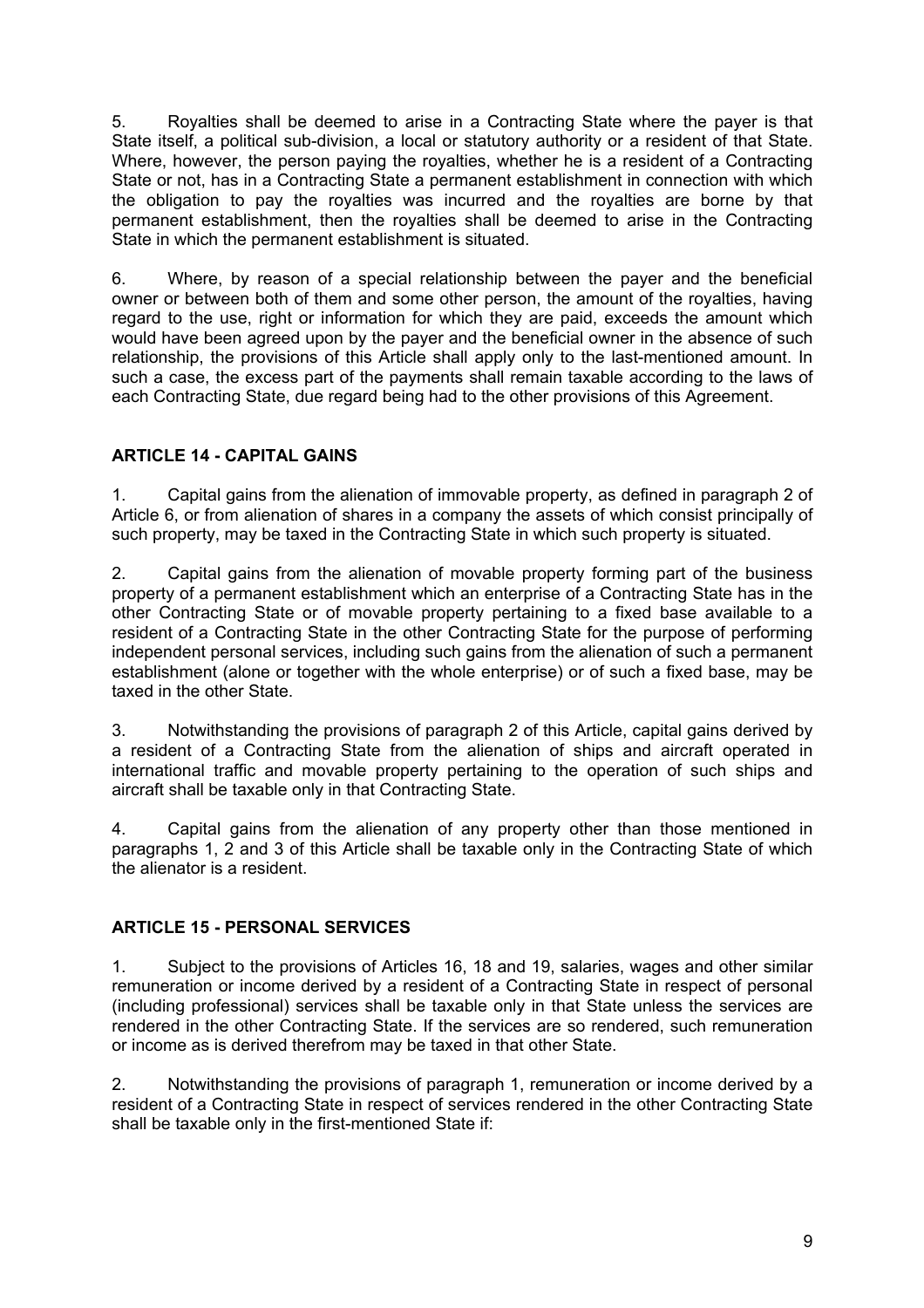- (a) the recipient is present in the other State for a period or periods not exceeding in the aggregate 183 days in the year preceding the year of assessment, and
- (b) the services are rendered for or on behalf of a person who is a resident of the first-mentioned State, and
- (c) in relation to dependent personal services, the remuneration or income is not borne by a permanent establishment which the person paying the remuneration or income has in the other Contracting State, and
- (d) in relation to independent personal services, the payments are not charged against any income assessable or chargeable in the other Contracting State which the person derives from that other State.

3. Notwithstanding the preceding provisions of this Article, remuneration in respect of an employment exercised aboard a ship or aircraft in international traffic shall be taxable only in the Contracting State in which the place of effective management of the enterprise is situated.

## **ARTICLE 16 - DIRECTORS' FEES**

Directors' fees and similar payments derived by a resident of a Contracting State in his capacity as a member of the board of directors of a company which is a resident of the other Contracting State may be taxed in that other State.

#### **ARTICLE 17 - ARTISTES AND ATHLETES**

1. Notwithstanding the provisions of Article 15, income derived by entertainers, such as theatre, motion picture, radio or television artistes, and musicians, and by athletes, from their personal activities as such may be taxed in the Contracting State in which these activities are exercised.

2. Where income in respect of personal activities as such of an entertainer or athlete accrues not to that entertainer or athlete himself but to another person, that income may, notwithstanding the provisions of Article 7, be taxed in the Contracting State in which the activities of the entertainer or athlete are exercised.

3. The provisions of paragraphs 1 and 2 shall not apply to income derived from activities performed in a Contracting State by entertainers or athletes if the visit to that Contracting State is wholly or substantially supported by public funds of the other Contracting State, including any local authority or statutory body thereof.

#### **ARTICLE 18 - PENSIONS**

Pensions and other similar remuneration other than pensions referred to in Article 19, derived from a Contracting State in consideration of past employment may be taxed in both the Contracting States.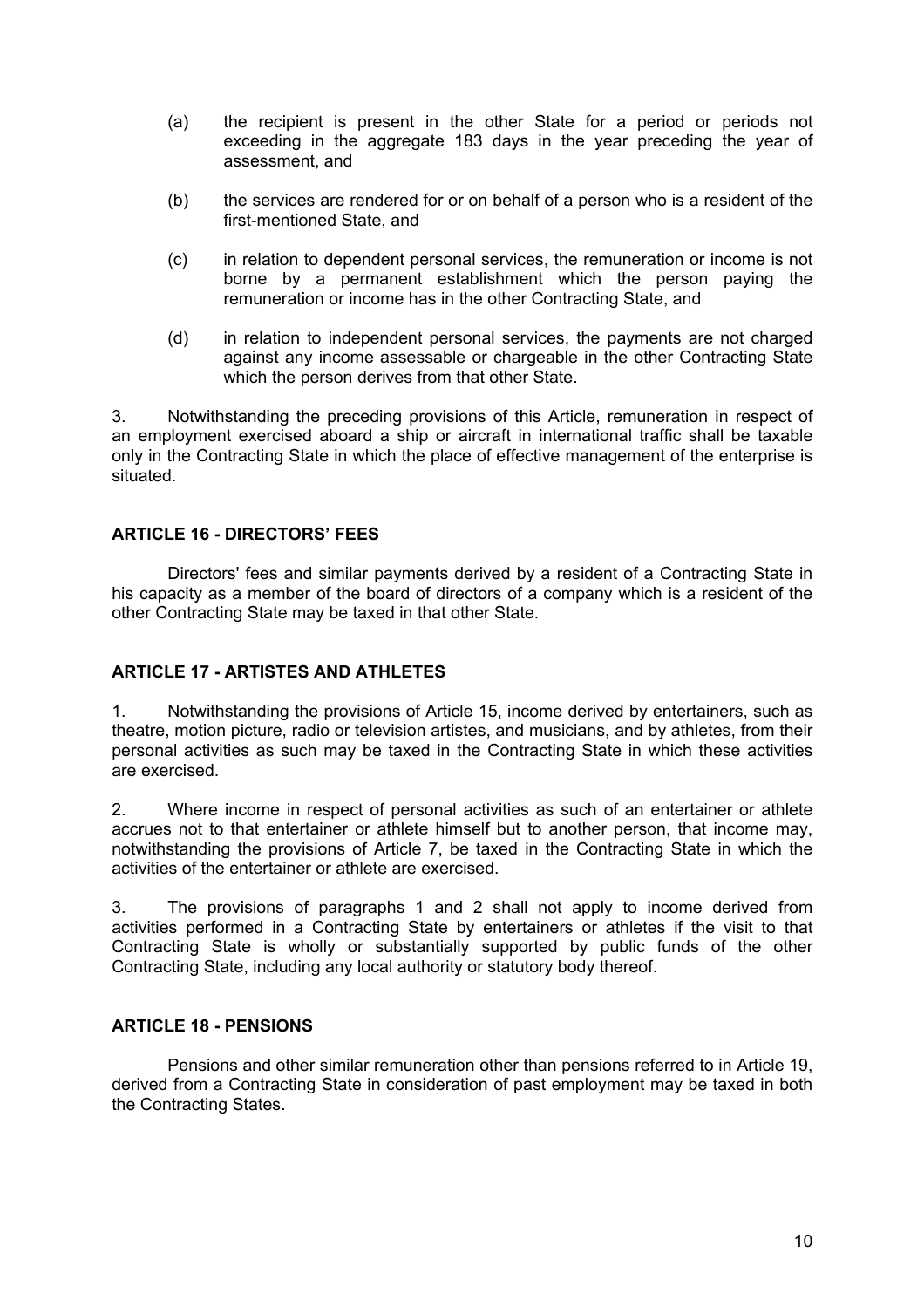### **ARTICLE 19 - GOVERNMENTAL FUNCTIONS**

1. Remuneration, including pensions paid by, or out of funds created by a Contracting State or a local or statutory authority thereof, to any individual who is a citizen of that Contracting State in respect of services rendered to that State or local or statutory authority thereof in the discharge of functions of a governmental nature, shall be taxable only in that **State.** 

2. The provisions of Articles 15, 16 and 18 shall apply to remuneration in respect of an employment in connection with any business carried on by a Contracting State or a local or statutory authority thereof for the purpose of profits.

### **ARTICLE 20 - STUDENTS AND TRAINEES**

1. An individual who was a resident of a Contracting State immediately before visiting the other Contracting State and is temporarily present in that other Contracting State solely -

- (a) as a student at a university, college or school in that other Contracting State,
- (b) as a recipient of a grant, allowance or award from a Government or scientific, educational, religious or charitable organization for the primary purpose of study, research or training, or
- (c) as a business apprentice,

shall be exempt from tax of that other Contracting State in respect of -

- (i) all remittances from abroad for the purposes of his maintenance, education, study, research or training,
- (ii) the grant, allowance or award, and
- (iii) any remuneration for personal services rendered in that other Contracting State not exceeding the sum of three thousand and six hundred Singapore dollars or its equivalent in Bangladesh taka in any calendar year with a view to supplementing the resources available to him for such purposes.

2. An individual, who was a resident of a Contracting State immediately before visiting the other Contracting State and is temporarily present in that other Contracting State solely as a trainee for the purpose of acquiring technical, professional or business experience, shall for a period not exceeding two years from the date of his first arrival in that other Contracting State in connection with that visit be exempt from tax in that other Contracting State in respect of -

- (a) all remittances from abroad for the purposes of his maintenance or training, and
- (b) any remuneration for personal services rendered in that other Contracting State not exceeding the sum of twelve thousand Singapore dollars or its equivalent in Bangladesh taka in any calendar year during that visit provided such services are in connection with his training or incidental thereto.

3. The benefits of paragraphs 1 and 2 of this Article shall not be concurrently cumulative.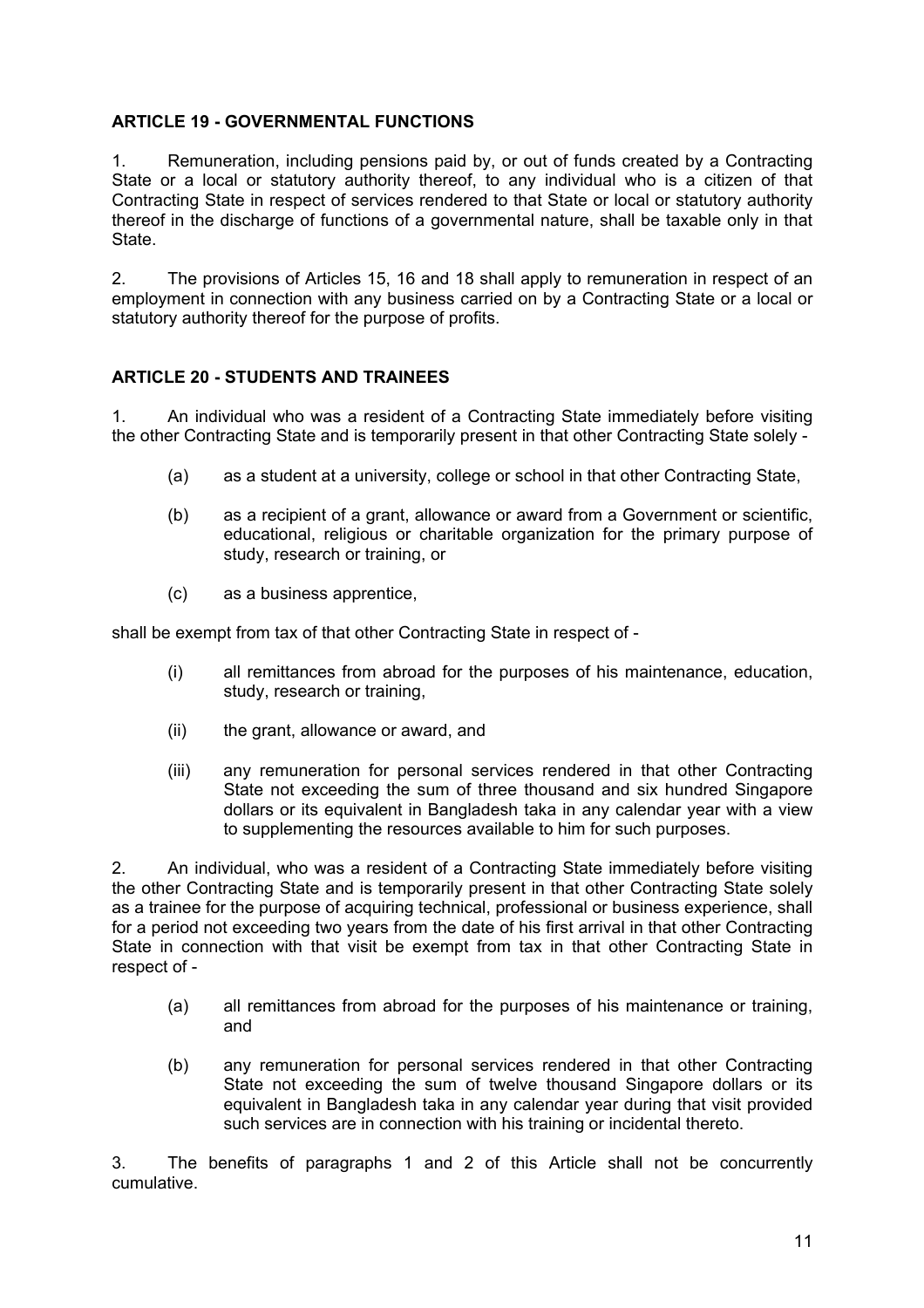#### **ARTICLE 21 - TEACHERS**

An individual who is a resident of a Contracting State immediately before making a visit to the other Contracting State, and who, at the invitation of any university, college, school or other similar educational institution which is recognised by the competent authority in that other Contracting State, visits that other Contracting State for a period not exceeding two years solely for the purpose of teaching or research or both at such educational institution shall be exempt from tax in that other Contracting State on his remuneration for such teaching or research.

#### **ARTICLE 22 - INCOME NOT EXPRESSLY MENTIONED**

The laws in force in each Contracting State shall continue to govern the taxation of income in the respective Contracting States except where express provision to the contrary has been made in this Agreement.

#### **ARTICLE 23 - LIMITATION OF RELIEF**

Where this Agreement provides (with or without other conditions) that income from sources in a Contracting State shall be exempt from tax, or taxed at a reduced rate in that Contracting State and under the laws in force in the other Contracting State the said income is subject to tax by reference to the amount thereof which is remitted to or received in that other Contracting State and not by reference to the full amount thereof, then the exemption or reduction of tax to be allowed under this Agreement in the first- mentioned Contracting State shall apply to so much of the income as is remitted to or received in that other Contracting State.

#### **ARTICLE 24 - ELIMINATION OF DOUBLE TAXATION**

1. Subject to the provisions of the laws of Bangladesh regarding the allowance as a credit against Bangladesh tax of tax payable in a territory outside Bangladesh (which shall not affect the general principle hereof), tax payable under the laws of Singapore and in accordance with this Agreement, whether directly or by deduction, on profits, income or chargeable gains from sources within Singapore shall be allowed as a credit against any Bangladesh tax computed by reference to the same profits, income or chargeable gains by reference to which the Singapore tax is computed.

2. Subject to the provisions of the laws of Singapore regarding the allowance as a credit against Singapore tax of tax payable in a territory outside Singapore (which shall not affect the general principle hereof), tax payable under the laws of Bangladesh and in accordance with this Agreement, whether directly or by deduction, on profits, income or chargeable gains from sources within Bangladesh shall be allowed as a credit against any Singapore tax computed by reference to the same profits, income or chargeable gains by reference to which the Bangladesh tax is computed.

3. For the purposes of paragraphs 1 and 2, there shall be deemed to include, as regards -

- (a) 15% tax on dividends under paragraph 2 of Article 11,
- (b) 10% tax on interest under paragraph 2 of Article 12, and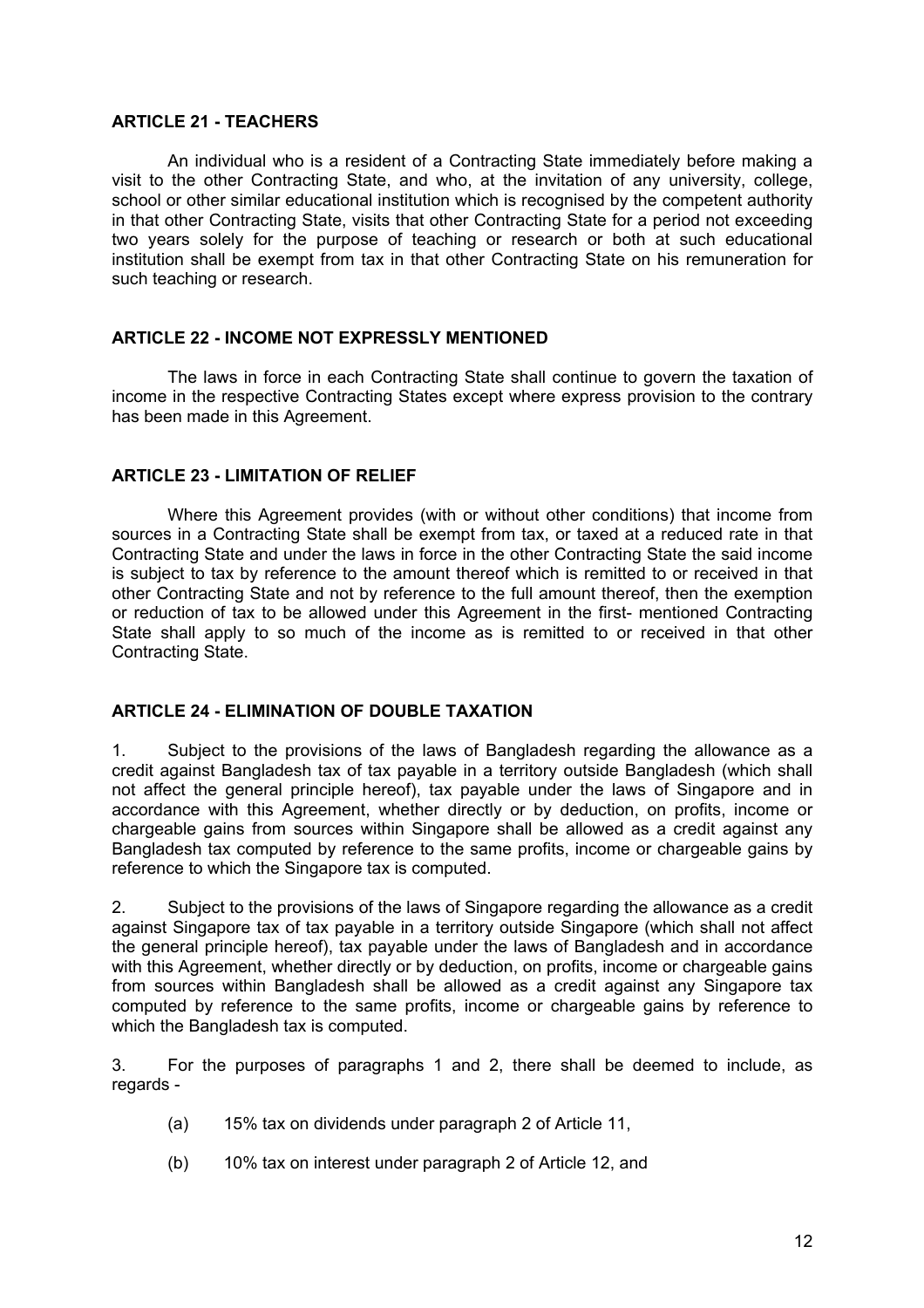(c) 10% tax on royalties under paragraph 2 of Article 13,

the amount of such tax which would have been payable but for the reduction of or exemption from tax in accordance with the special laws designed to promote economic development in Singapore or Bangladesh respectively effective on the date of signature of this Agreement or which may be introduced thereinafter in modification of, or in addition to, the existing laws as agreed between the competent authorities of the Contracting States.

### **ARTICLE 25 – NON-DISCRIMINATION**

1. The nationals of a Contracting State shall not be subjected in the other Contracting State to any taxation or any requirement connected therewith which is other or more burdensome, than the taxation and connected requirements to which nationals of that other State in the same circumstances and under the same conditions are or may be subjected.

2. The taxation on a permanent establishment which an enterprise of a Contracting State has in the other Contracting State shall not be less favourably levied in that other State than the taxation levied on enterprises of that other State carrying on the same activities in the same circumstances and under the same conditions.

3. Enterprises of a Contracting State, the capital of which is wholly or partly owned or controlled, directly or indirectly, by one or more residents of the other Contracting State, shall not be subjected in the first-mentioned Contracting State to any taxation or any requirement connected therewith which is other or more burdensome than the taxation and connected requirements to which other similar enterprises of that first-mentioned State are or may be subjected in the same circumstances and under the same conditions.

- 4. Nothing contained in paragraphs 1, 2 and 3 of this Article shall be construed as
	- (a) obliging a Contracting State to grant to residents of the other Contracting State any personal allowances, reliefs and reductions which it grants to its own residents;
	- (b) affecting any provisions of the tax laws of the respective Contracting States regarding the imposition of tax on non-resident persons as such;
	- (c) obliging a Contracting State to grant to nationals of the other Contracting State those personal allowances, reliefs and reductions for tax purposes which it grants to its own citizens who are not resident in that Contracting State or to such other persons as may be specified in the taxation laws of that Contracting State; and
	- (d) affecting any provisions of the tax laws of the respective Contracting States regarding any tax concessions granted to persons fulfilling specified conditions.

5. In this Article the term "taxation" means taxes which are the subject of this Agreement.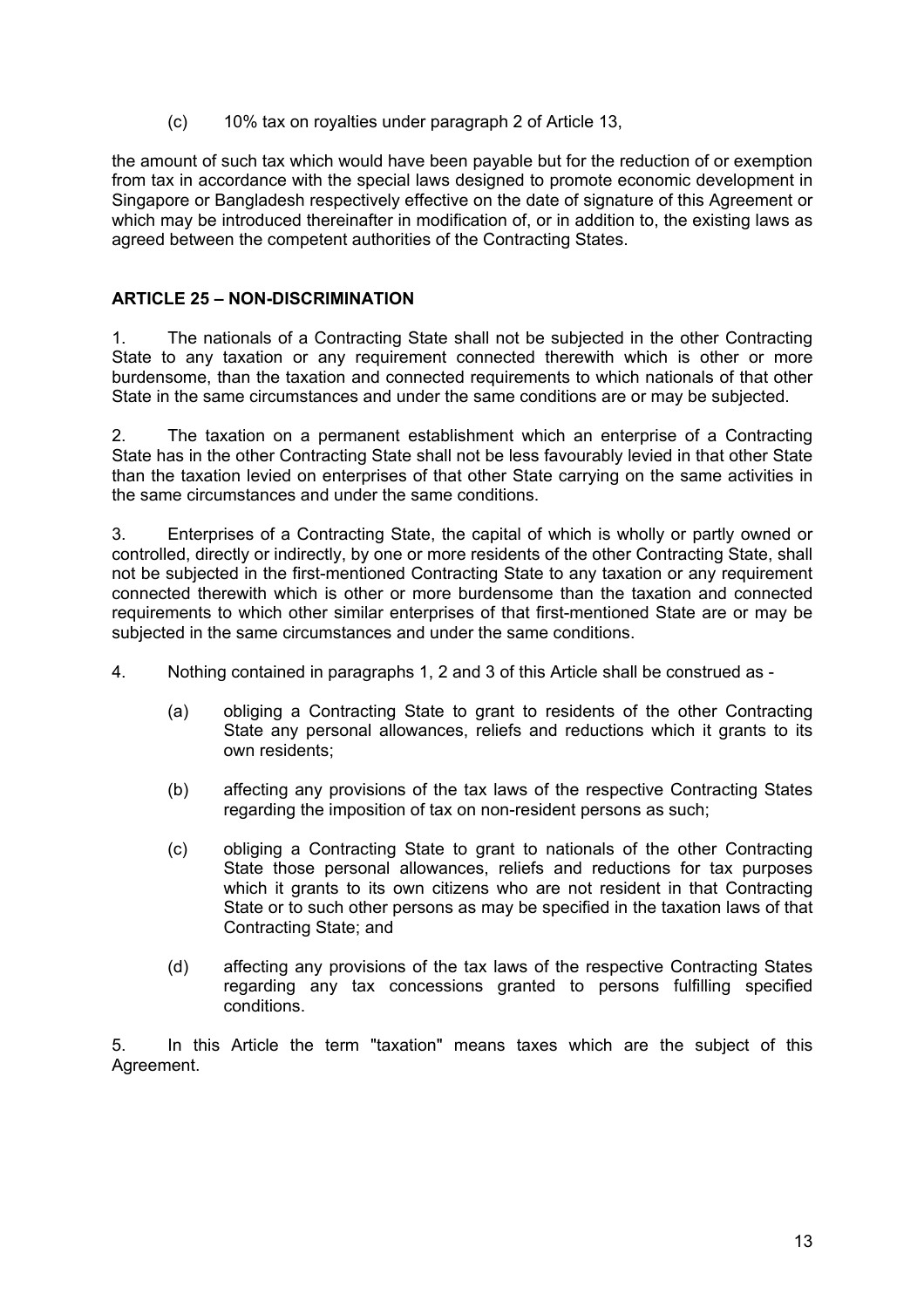#### **ARTICLE 26 - MUTUAL AGREEMENT PROCEDURE**

1. Where a resident of a Contracting State considers that the actions of one or both of the Contracting States result or will result for him in taxation not in accordance with this Agreement, he may notwithstanding the remedies provided by the national laws of those States, present the case to the competent authority of the Contracting State of which he is a resident. The case must be presented within four years from the date of assessment or of the withholding of tax at the source whichever is later.

2. The competent authority shall endeavour, if the objection appears to it to be justified and if it is not itself able to arrive at an appropriate solution, to resolve the case by mutual agreement with the competent authority of the other Contracting State with a view to the avoidance of taxation not in accordance with this Agreement. If an agreement is reached, it shall be implemented notwithstanding any time limits prescribed in the tax laws of the Contracting States.

3. The competent authorities of the Contracting States shall endeavour to resolve by mutual agreement any difficulty or doubt arising as to the interpretation or application of this Agreement. They may also consult together for the elimination of double taxation in cases not provided for in this Agreement.

4. The competent authorities of the Contracting States may communicate with each other directly for the purpose of applying the provisions of this Agreement.

### **ARTICLE 27 - EXCHANGE OF INFORMATION**

1. The competent authorities of the Contracting States shall exchange such information as is necessary for carrying out the provisions of this Agreement. Any information so exchanged shall be treated as secret and shall not be disclosed to any persons or authorities other than those concerned with the assessment or collection of the taxes which are the subject of t his Agreement or the determination of appeals or the prosecution of offences in relation thereto.

2. In no case shall the provisions of paragraph 1 be construed so as to impose on a Contracting State the obligation:

- (a) to carry out administrative measures at variance with the laws or the administrative practice of that or of the other Contracting State;
- (b) to supply particulars which are not obtainable under the laws or in the normal course of the administration of that or of the other Contracting State;
- (c) to supply information which would disclose any trade, business, industrial, commercial or professional secret or trade process, or information the disclosure of which would be contrary to public policy.

#### **ARTICLE 28 - DIPLOMATIC AND CONSULAR OFFICIALS**

Nothing in this Agreement shall affect the fiscal privileges of diplomatic or consular officials under the general rules of international law or under the provisions of special agreements.